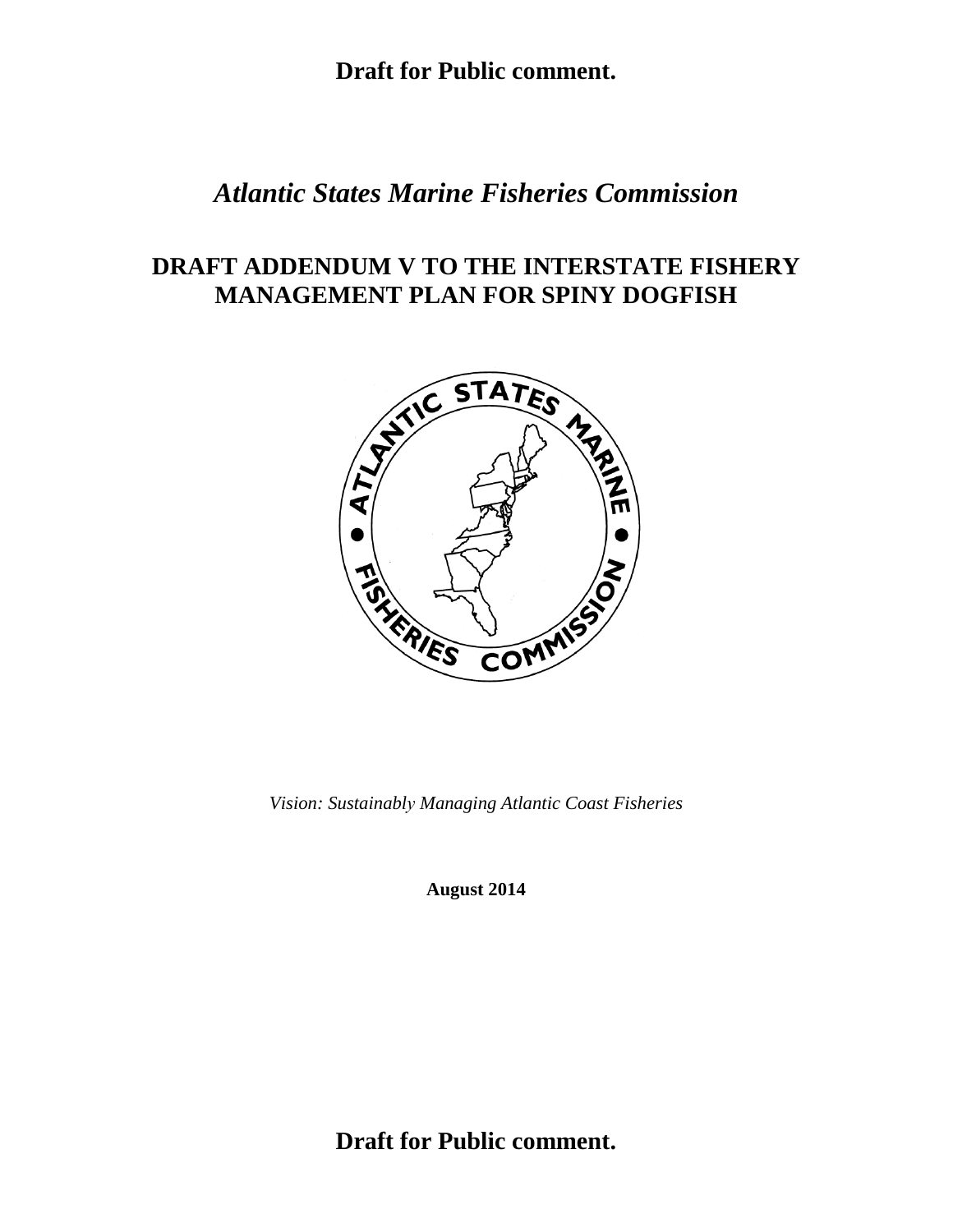## **Public Comment Process and Proposed Timeline**

In May 2014, the Atlantic States Marine Fisheries Commission's (ASMFC) Spiny Dogfish Management Board (Board) approved a motion to initiate the development of an addendum to the Interstate Fishery Management Plan (FMP) for Spiny Dogfish to consider changes to the FMP to maintain consistency with the Shark Conservation Act of 2010.

This draft addendum presents background on ASMFC's management of spiny dogfish, the addendum process and timeline, and a statement of the problem. This document also provides options of spiny dogfish management for public consideration and comment.

The public is encouraged to submit comments regarding this addendum during the public comment period. Comments will be accepted until **5:00 pm (EST) on September 30, 2014.** The Board will be considering final action on this addendum during the week of October 27, 2014 at the ASMFC Annual Meeting.

Comments may be submitted by mail, email, or fax. If you have any questions or would like to submit comment, please use the contact information below.

Mail: Marin Hawk Atlantic States Marine Fisheries Commission 1050 N. Highland Street, Suite 200 A-N Arlington, VA 22201

Email: comments@asmfc.org (Subject: Spiny Dogfish Draft Addendum V) Phone: (703) 842-0740 Fax: (703) 842-0741

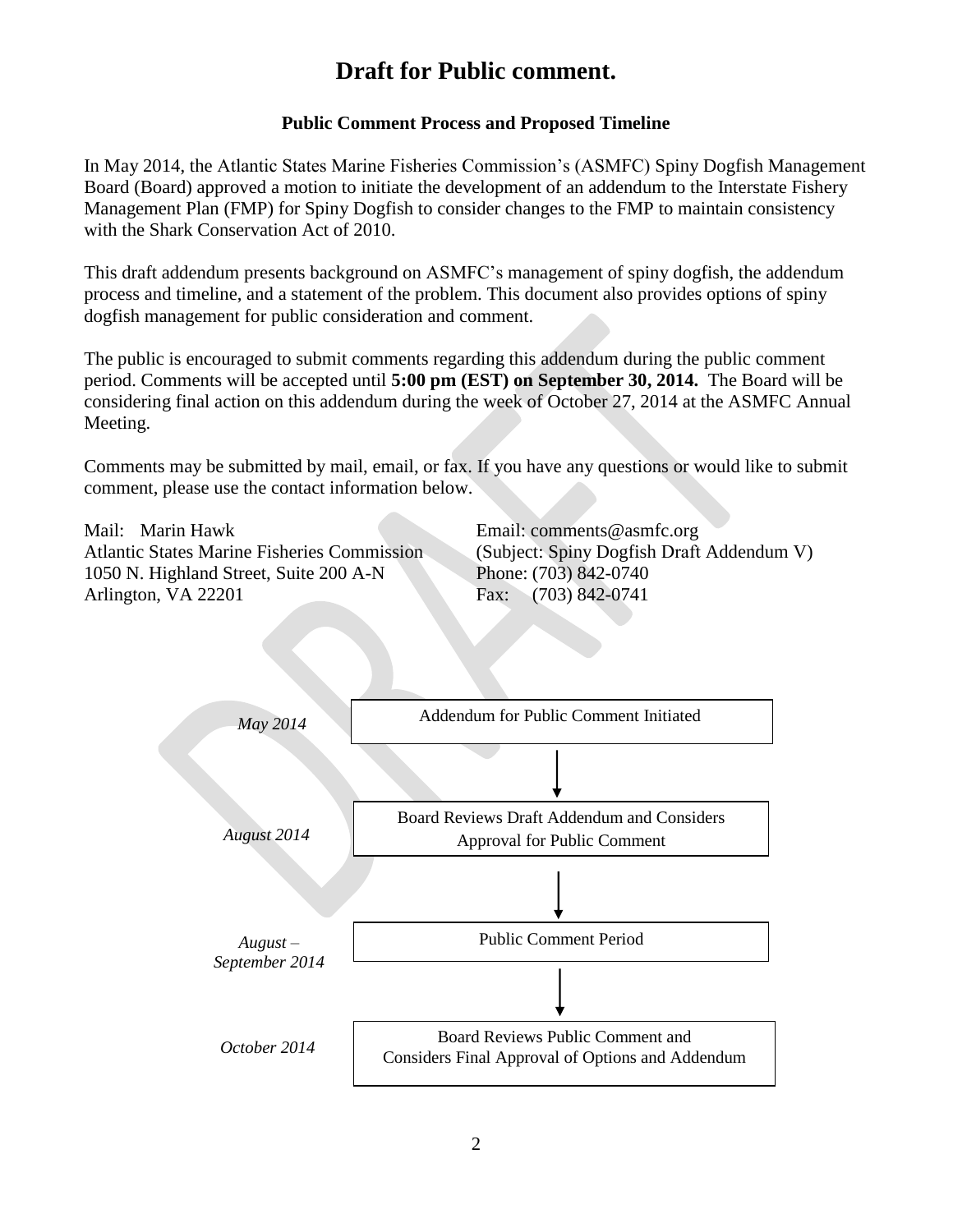## **1.0 Introduction**

Spiny dogfish are a highly migratory species of shark found in both federal and state waters. State waters extend from 0-3 miles offshore of the United States, while federal waters are 3-200 miles offshore. State and federal waters are managed through different processes.

Spiny dogfish are managed jointly in federal waters by the Mid-Atlantic Fishery Management Council (MAFMC) and the New England Fishery Management Council (NEFMC). These two councils make recommendations on management to the National Oceanographic and Atmospheric Administration's National Marine Fisheries Service (NOAA Fisheries). NOAA Fisheries is then responsible for implementing management based on the input from the two councils. NOAA Fisheries is also subject to the laws of the United States that govern fisheries and fisheries management. The Magnuson-Stevens Fishery Conservation and Management Act (MSA) is the federal law which governs management of federal fisheries. NOAA Fisheries must also abide by other laws that may influence fisheries management (Marine Mammal Protection Act, Endangered Species Act, etc.).

The Atlantic States Marine Fisheries Commission (Commission) is responsible for management of spiny dogfish in state waters (0- 3 miles offshore). The Commission is a collaborative entity of the Atlantic coast states from Maine to Florida and is governed by the Atlantic Coastal Fisheries Cooperative Management Act (ACFCMA). Each state has three commissioners that sit on the various species boards; a legislative commissioner, a governor's appointee and the director of the fisheries agency in the respective state. Any states that is included in a Commission fishery management plan must comply with certain provisions contained in that plan. Spiny dogfish are currently managed under the Interstate Fishery Management Plan for Spiny Dogfish (2002) and Addenda I – IV.

At its May 2014 meeting, the Commission's Spiny Dogfish Management Board (Board) approved the following motion:

*Move to initiate addendum to prohibit processing at sea of spiny dogfish and maintain consistency between the Spiny Dogfish FMP and Shark Conservation Act.* 

As a result, Draft Addendum V proposes changes to modify the Spiny Dogfish Fishery Management Plan to maintain consistency with the Shark Conservation Act of 2010.

### **2.0 Management Program**

### *2.1 Statement of the Problem*

The Shark Conservation Act of 2010 (SCA) passed both the United States House and Senate in December 2010, and was signed into law by President Barack Obama in January 2011. The SCA requires that all sharks, including spiny dogfish, be brought to shore with their fins naturally attached, with one exemption for the smoothhound shark complex. The Spiny Dogfish FMP allows processing-atsea of spiny dogfish, so long as the fin-to-carcass ratio on board the vessel is not greater than 5-to-95. An objective of the FMP is to promote complementary management of species in state and federal waters, so the Board is considering actions to maintain consistency with the Shark Conservation Act of 2010.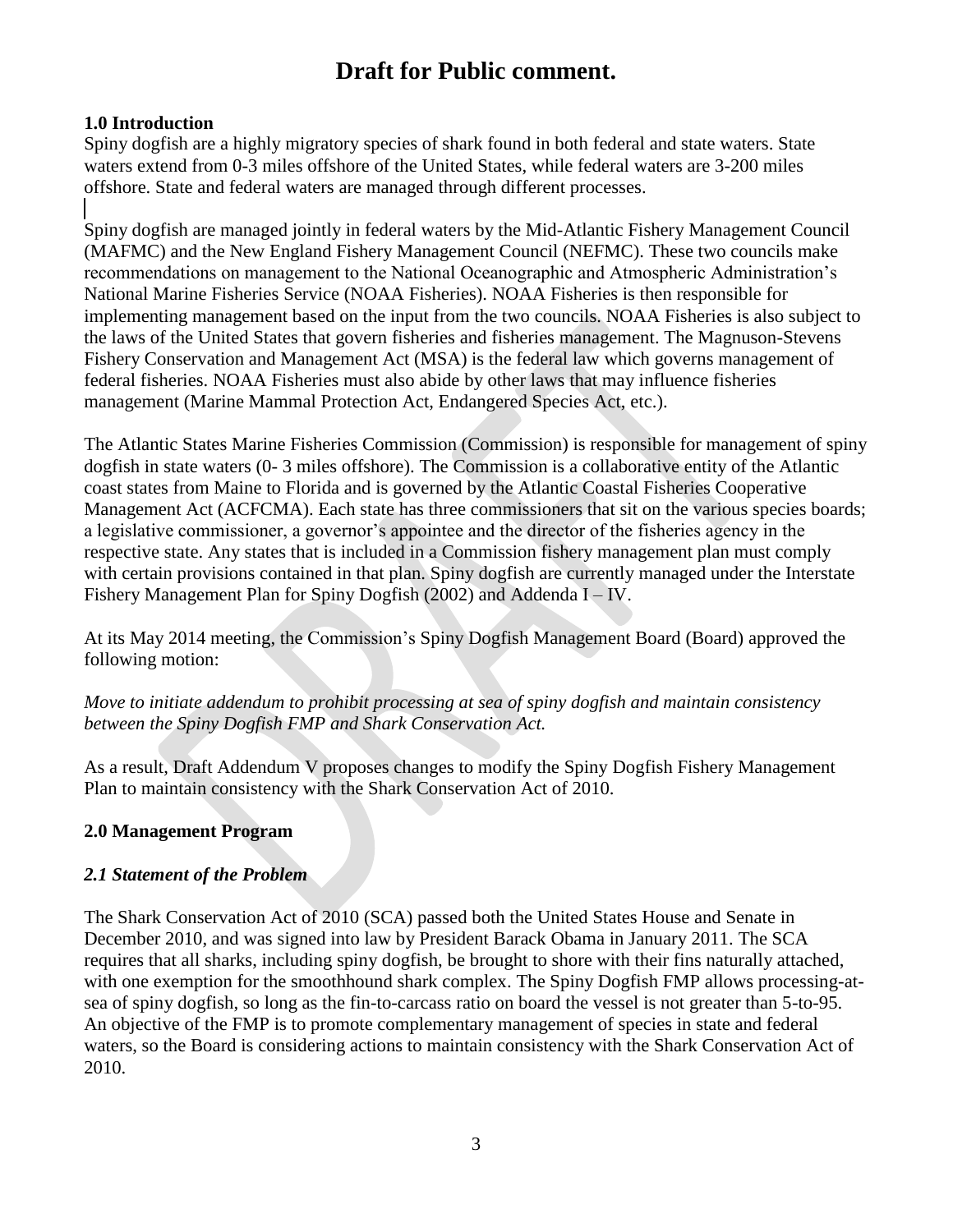### *2.2 Background*

#### *Federal Management*

The Shark Finning Prohibition Act (SFPA) was signed into law by President Bill Clinton in December 2000. Finning is defined as taking a shark, removing a fin or fins (whether or not including the tail), and returning the remainder of the shark to the sea. It is considered a wasteful practice because most of the shark is not utilized. The SFPA prohibited finning of sharks in the United States and required any fishing vessel to retain the corresponding carcasses of the shark fins on board, not to exceed a fin-tocarcass ratio of 5-to-95. The SFPA contained several loopholes that were brought forward during various court cases. The SCA was initiated to close those loopholes by requiring all sharks be landed with fins naturally attached to the carcass.

Once the SCA was signed into law, it amended the MSA. Consequent to the SCA becoming law, NOAA Fisheries published a proposed rule to implement the Act in May of 2013. The proposed rule prohibits any person from removing shark fins at sea, possessing shark fins on board a fishing vessel unless they are naturally attached, transferring or receiving shark fins from one vessel to another at sea unless the fins are naturally attached, landing shark fins unless they are naturally attached, landing sharks without their fins naturally attached, or possessing, purchasing, or selling shark fins or shark carcasses taken, transferred, landed, or possessed in violation of the regulations. The public comment period for the proposed rule closed on July 31, 2013, and NOAA Fisheries has not published a final rule as of the writing of this document.

#### *State Management*

*Section 4.1.7 Prohibition of Finning* of the original ISFMP prohibits finning of spiny dogfish in state waters. The section also allows vessels to remove fins at-sea, so long as the carcass is retained. Vessels that remove the fins must land fins in proportion to the carcasses, with a maximum fin-to-carcass ratio of 5-to-95 (5%), by weight, consistent with the Shark Finning Prohibition Act of 2000. However, this current prohibition is now inconsistent with federal regulations under the SCA.

Several states already require landing all species of sharks with fins-naturally-attached. Those states are as follows: Maine, New Hampshire, New York, New Jersey, Delaware and Virginia. These states would not need to take action should Draft Addendum V move forward since they are in compliance with the Shark Conservation Act.

#### **3.0 Management Options**

#### **3.1 Consider Fins-Naturally-Attached Policy**

This section proposes alternatives to maintain consistency between the Shark Conservation Act of 2010 and the Interstate Fishery Management Plan for Spiny Dogfish.

#### Option A: Status Quo.

Fins of spiny dogfish may be removed at sea. If fins are removed, the corresponding carcasses must be retained. The ratio of the wet weight of fins to dressed weight of carcasses on board the vessel cannot exceed 5-to-95.

Option B: Fins-Naturally-Attached